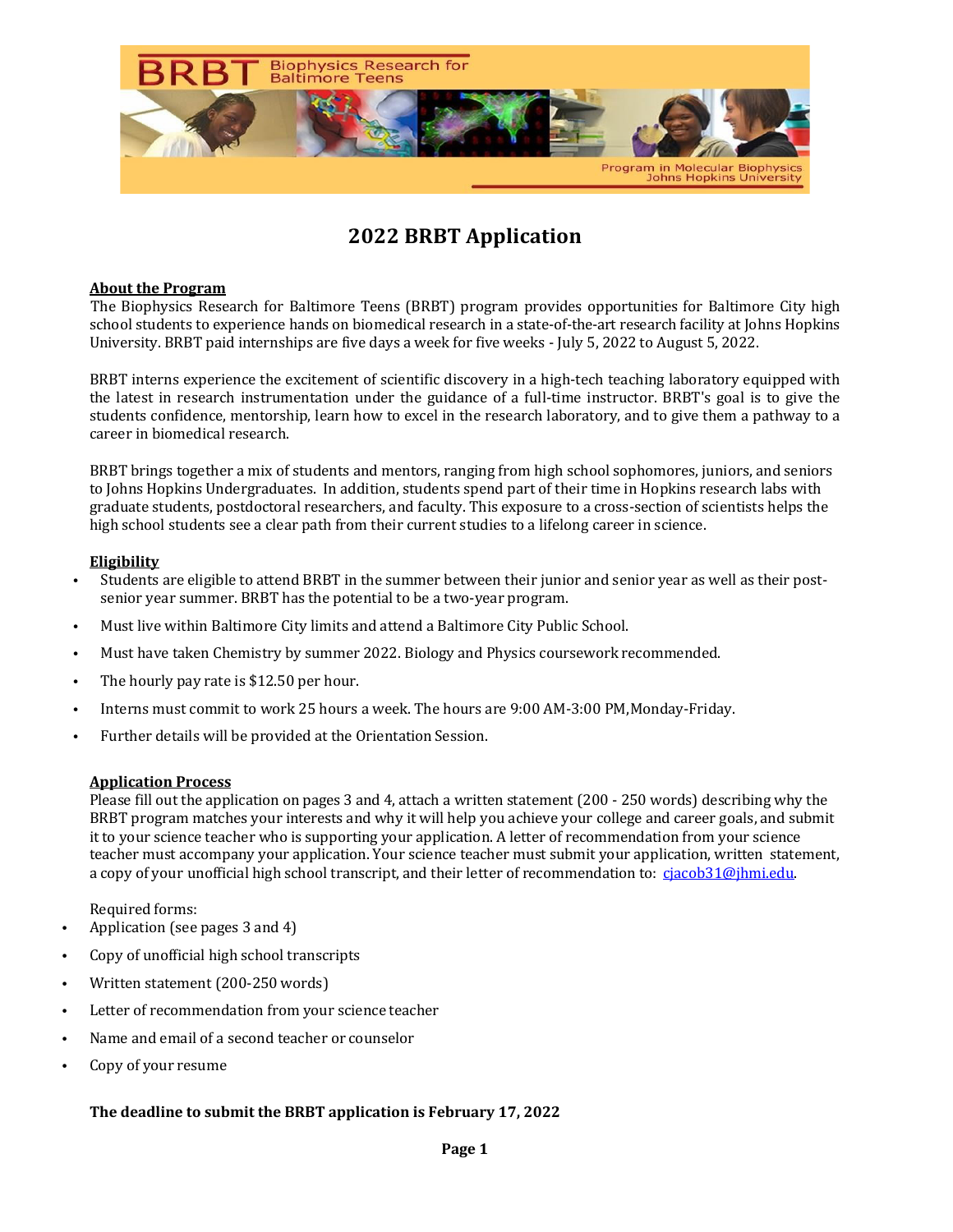Your science teacher should email your completed application as a PDF attachment to: cjacob31@jhmi.edu. Your application will be reviewed by BRBT's Application Review Committee. Applicants who are asked to continue with the application process, must complete the following:

- 1. Complete the JHSJP Interest form and the YouthWorks application (link to application on page 4.
- 2. Complete the Johns Hopkins Summer Job Program Criminal Background Check (if 18 years or older).
- 3. Attend and complete the Verification appointment with YouthWorks.
- 4. Attend Interview Session with Johns Hopkins.
- 5. Attend Occupational Health Screening for TB testing (and be cleared) with Johns Hopkins.
- 6. Attend Orientation Session (if cleared by Occupational Health).
- 7. Attend Meet and Greet Session.

## **BRBT Application Deadline: February 17, 2022**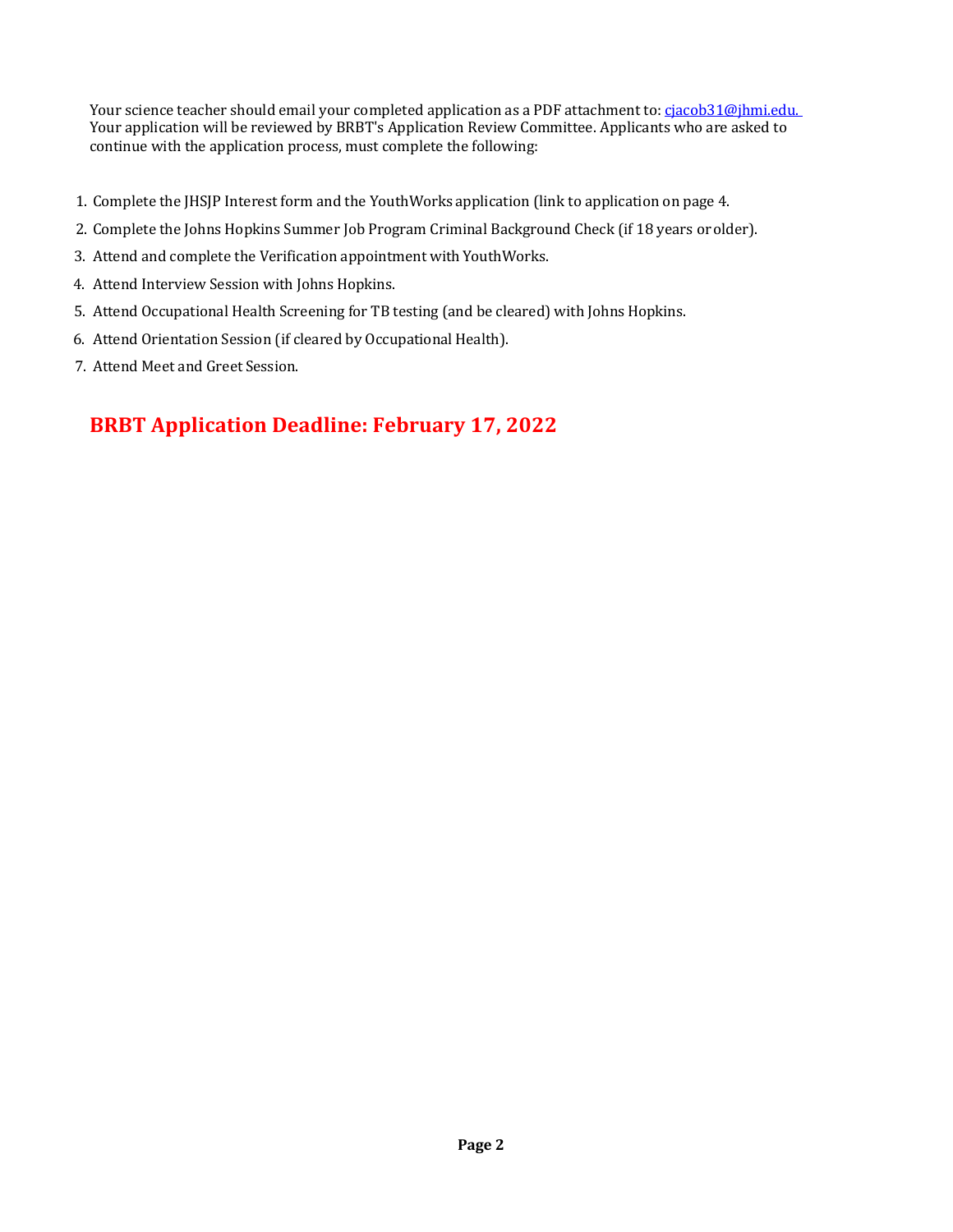

### **BRBT APPLICATION**

| <b>General Information</b>                                                                                                                                                                                                    |  |
|-------------------------------------------------------------------------------------------------------------------------------------------------------------------------------------------------------------------------------|--|
| Last Name: 1990. [13] Pirst Name & Middle Initial: 1990. [23] DOB: 1990. [23] DOB: 1990. [23] DOB: 1990. [23] DOB: 1990. [23] DOB: 1990. [23] DOB: 1990. [23] DOB: 1990. [23] DOB: 1990. [23] DOB: 1990. [23] DOB: 1990. [23] |  |
|                                                                                                                                                                                                                               |  |
|                                                                                                                                                                                                                               |  |
| Email Address: North American Section 1988.                                                                                                                                                                                   |  |
| Gender: Male ______ Female ______ Prefer to Self Identify ____                                                                                                                                                                |  |
|                                                                                                                                                                                                                               |  |
| Has anyone in your immediate family matriculated to college (obtained post-secondary education?) Y/N                                                                                                                          |  |
|                                                                                                                                                                                                                               |  |
| Do any of the below apply to you? (Please check all that apply):                                                                                                                                                              |  |
| Disadvantaged Groups: ____ Low/moderate income ______ Disability (If so, what) ____________________                                                                                                                           |  |
|                                                                                                                                                                                                                               |  |
| Parent/ Guardian Information:                                                                                                                                                                                                 |  |
|                                                                                                                                                                                                                               |  |
|                                                                                                                                                                                                                               |  |
|                                                                                                                                                                                                                               |  |
|                                                                                                                                                                                                                               |  |
| <b>School Information</b>                                                                                                                                                                                                     |  |
|                                                                                                                                                                                                                               |  |
| Expected Graduation Year: Cumulative GPA: Quarter 1 GPA:                                                                                                                                                                      |  |
|                                                                                                                                                                                                                               |  |
|                                                                                                                                                                                                                               |  |
| Sports, Extracurricular Activities, Student Organizations, Community Service:                                                                                                                                                 |  |

Have you ever been charged with any crime or received a criminal citation, regardless of the outcome? If so, what was the outcome and why?